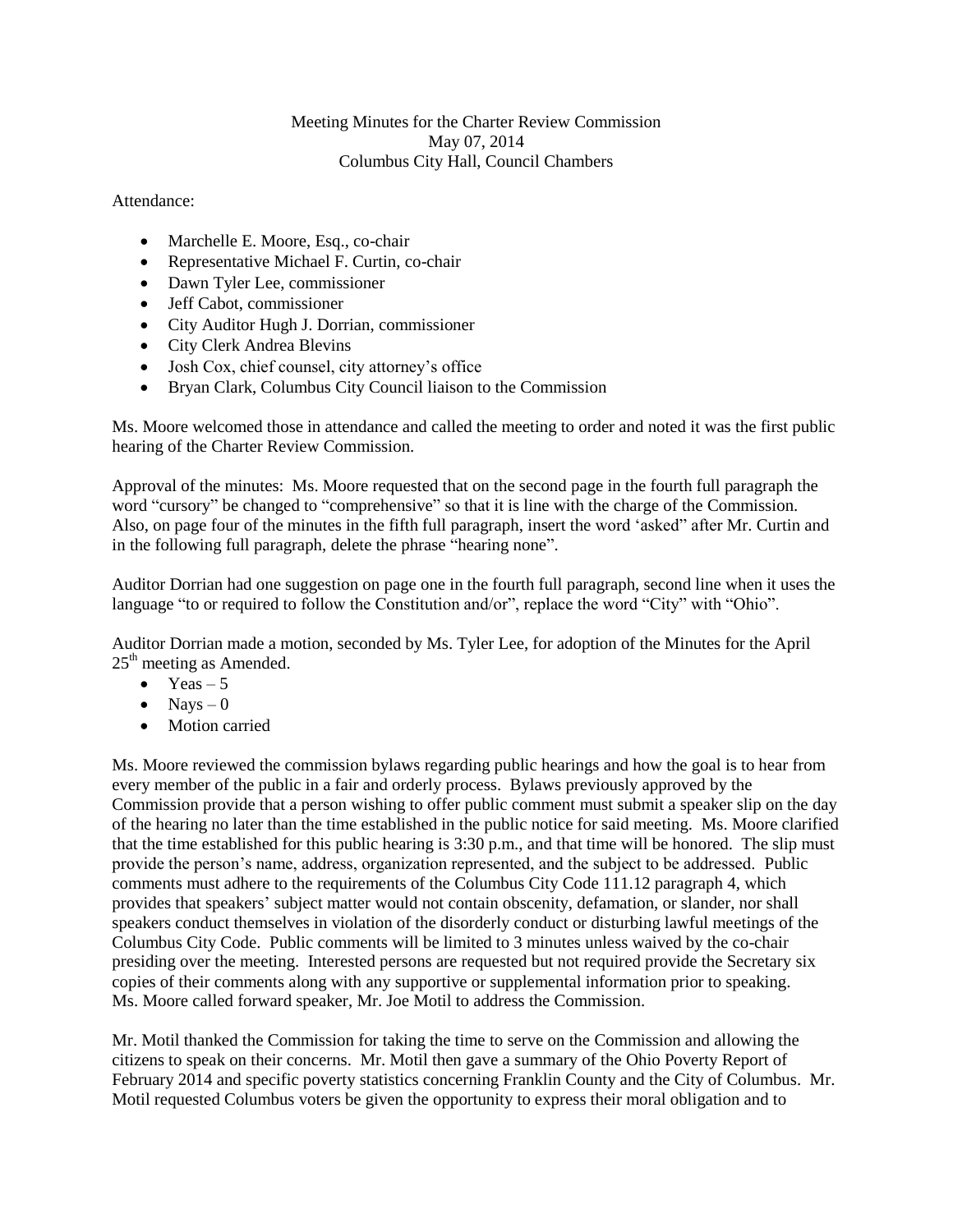provide all those employed in the city of Columbus a ten dollar per hour minimum wage and five dollar per hour rate for tipped employees, both annually indexed for inflation. Mr. Motil addressed how city leaders and marketing experts are working on how to identify Columbus, and by increasing minimum wage, it would show that the people of Columbus are fair minded and compassionate people and would allow Columbus voters to enrich hard working citizens by giving them a respectful hourly wage.

Mr. Motil gave his second recommendation which would amend City Charter's Nominations and Elections, Section 202, the nomination of City Council members and other officers. Mr. Motil read from line 2, "petitions should not be signed by less than 1,000 registered electors in the city". Mr. Motil addressed that in order to submit a petition with at least 1,000 registered electors signatures, there must be at least 50% over the number needed because of the number of rejected signatures that come back, which would require 1,500 signatures. Mr. Motil compared the excess signature requirement to the recent restriction in voting laws and that it is a deterrent to those citizens who have a fundamental right to run for public office. Mr. Motil requested the signature requirement be lowered to 100 signatures.

Mr. Motil read from Section 202, line 3, concerning how each signer must pledge his support and vote for the candidate or candidates who are placed on the ballot. Mr. Motil stated he was surprised this language is still in the Charter and doubted the wording's constitutionality. Mr. Motil stated that slate petitioning should be eliminated and each candidate should be required to collect the number of signatures needed themselves.

Mr. Motil recommended that Section 3307.03, the creation of the BZA, be amended to read "that five citizens who live in Columbus and that they be elected by the electors of Columbus." Mr. Motil also recommended eliminating the requirement that three members be actively engaged as an architect, building contractor, professional engineer, real estate broker, or mortgage banker and the makeup of the body should be all inclusive. Mr. Motil stated that the zoning decisions made by the board are similar to those made by the elected officials in City Council, but the board has no accountability if its decisions negatively impact the city's quality of life.

Mr. Curtin thanked Mr. Motil for his testimony and asked about the experience of other cities that have adopted living wages or higher minimum wages. Mr. Motil responded that it creates economic wealth, purchasing power, income from sales and income tax as well as increases economic output, which creates jobs. Mr. Motil also recalled a study that revealed ten of the worst companies for bad wages and benefits and stated all of those companies have a large presence and employ thousands of people in the city of Columbus.

Mr. Cabot asked if other cities used a foundational action of the legislative body to provide minimum wage change or if they were voted on by citizens. Mr. Motil responded that those cities he was familiar with were voted on by the people of the community, which Mr. Motil felt was most appropriate and fair. Mr. Cabot then asked if this would then be a City Code item and not a Charter item. Mr. Motil responded if it were to fall under the City Code, it could possibly fit under Unlawful Employment Practices.

Ms Moore stated there were no additional speakers at this time and entertained a motion to recess the public hearing until 3:30 p.m. should other speakers arrive.

Ms. Tyler Lee made a motion, seconded by Auditor Dorrian, to recess.

- $\bullet$  Yeas 5
- $\bullet$  Nays  $-0$
- Motion carried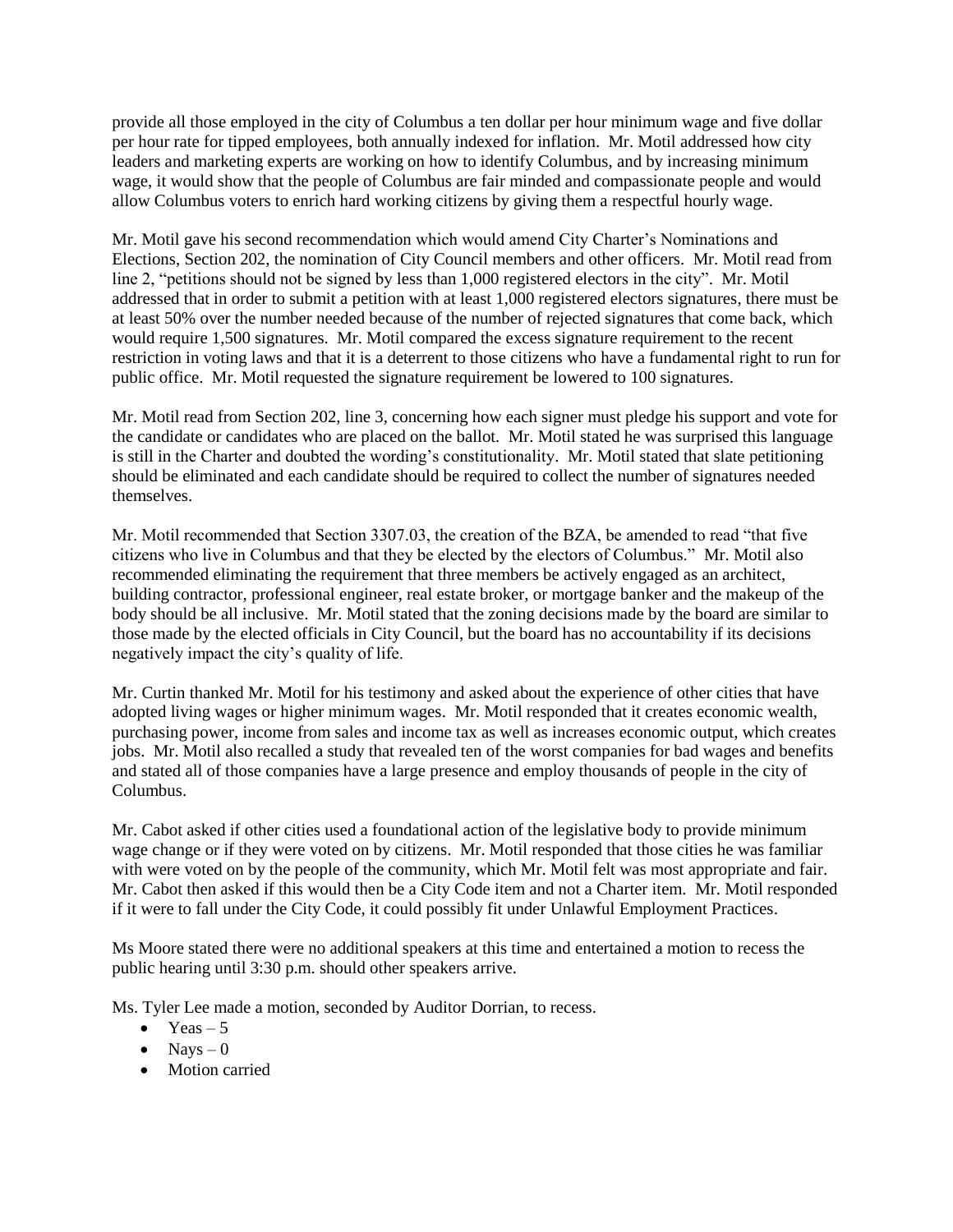Ms. Moore convened the regular meeting of the Charter Review Commission and asked Mr. Clark if staff received any comments via the website or email regarding the work of the Charter Review Commission.

Mr. Clark responded that seven comments had been received either as attachments to emails or as a submission through the Charter website, and were all from the same person, and all pertain to the same issue, the composition of council.

Mr. Clark stated that items provided to the Commission are also publicly available on the organizational website. Mr. Clark offered to provide any research desired into those comments.

Ms. Moore asked Mr. Clark to go over the language regarding sample language on the 200 copies of the Mayor's Estimate. Mr. Clark presented on Section 26 of the City of Columbus Charter, which refers to the Mayor's Estimate of the Budget. Mr. Clark read the final section of Section 26. Mr. Clark clarified that he was presenting on behalf of Sherry Kish, who worked with internal stakeholders to modernize this language at the direction of the Commission. Mr. Clark then read the sample language as it would appear if it were adopted. Mr. Clark stated the feeling of staff was this language would provide an appropriate room for latitude and room for growth in technology would allow for periodic updates as necessary.

Ms. Moore addressed Mr. Cox and asked that in accordance with Public Records Law, if the proposed language was adopted and the Mayor's Estimate was kept in electronic format, would the city be required to print that if a person requested it in a printed format. Mr. Cox responded they would be required to produce the record in the medium it was requested, therefore, if someone requested it and is willing to pay for it in printed form would have to produce it in that format.

Ms. Tyler Lee asked Mr. Cox if any language was needed to address printed copies being available because the current version of the sample language seems like the record is only available electronically. Mr. Cox responded the language would not be necessary because State Law mandates how records are produced and this language addresses the format the City keeps it in and not the format it would have to be produced. Ms. Moore replied the Commission should discuss the language, consider it, and then make formal recommendations and decisions at a future time.

Auditor Dorrian added that requests are normally asked for in paper copy and offices should be prepared to produce a paper copy.

Mr. Curtin asked to entertain the thought of adding the word permanent to the last sentence, "…Estimate to be published as a permanent electronic record". Mr. Curtin reasoned most average people do not think of electronic records as permanent and wanted to entertain some language to ensure the general public it is a permanent record.

Ms. Moore asked Mr. Cox what the retention schedule is for the Mayor's Estimate. Mr. Cox responded he did not know but believed it was a permanent record and had no objection to adding the language. Mr. Cox deferred to Clerk Blevins who agreed. Ms. Moore asked Clerk Blevins to confirm at a later date.

Mr. Cabot noted it would be good practice before voting on a proposed Charter Amendment, the final form of the amendment would be available on the website for a period of time before the Commission votes on it.

Ms. Moore asked Clerk Blevins to present on the annual reports. Clerk Blevins presented on the Annual Reports, City Bulletin, and the Duties of the City Clerk. Clerk Blevins provided draft language from staff for Section 11, which would bring the City Clerk description in line with the section related to the Columbus City Treasurer, the other City Official appointed by Council per the City Charter.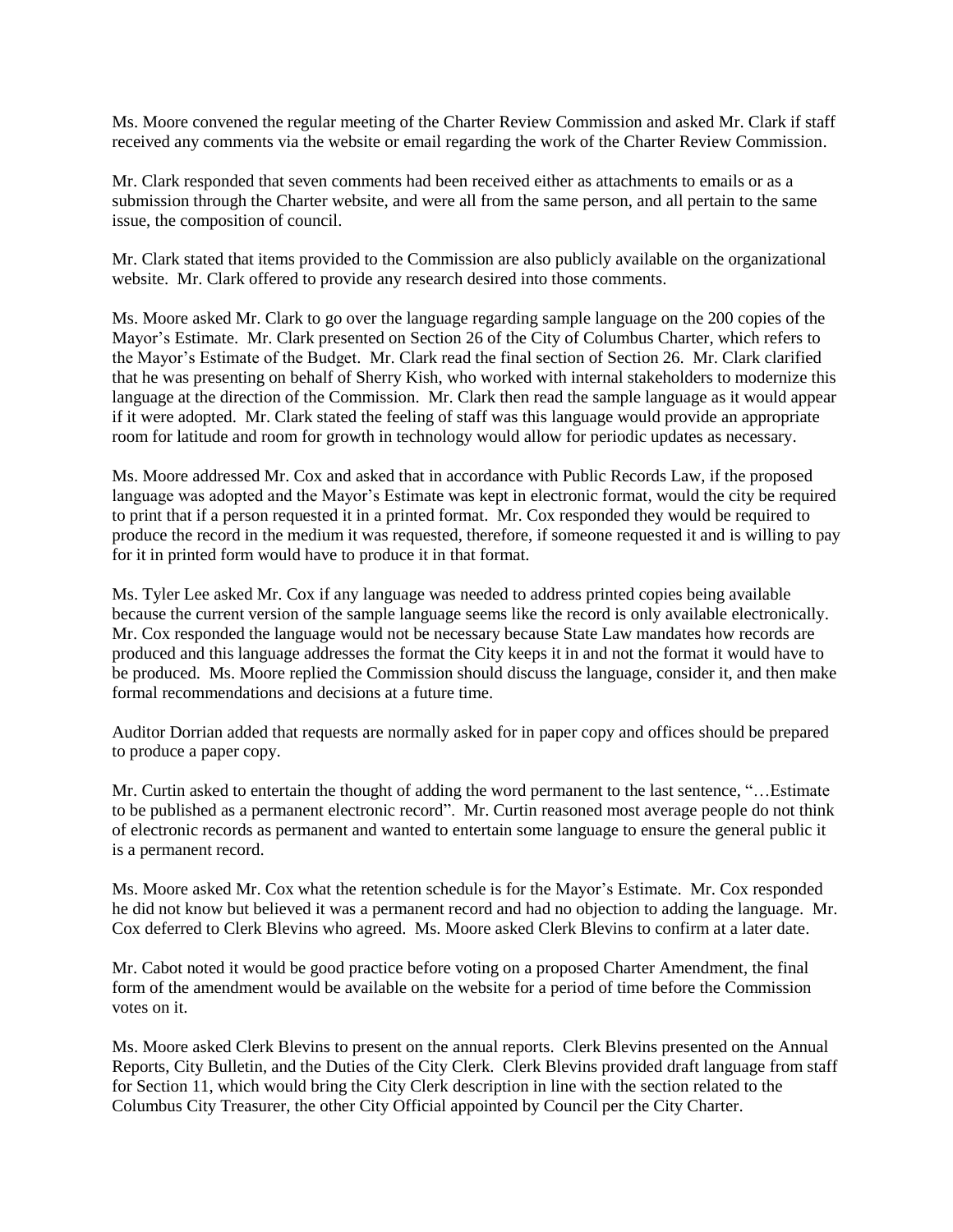Clerk Blevins also reported on Section 11-1, Duties to the City Clerk, which covers the Annual Report. Clerk Blevins added for the Commission's reference that City Bulletins are listed as permanent, electronic records, and Annual Reports from City Departments are listed as permanent and electronic records, retained six years and then one copy is transferred to the Ohio Historical Society.

Clerk Blevins reviewed the Records Commission, which the Mayor chairs, and members include the City Attorney, City Auditor, a citizen representative, and the City Clerk is the secretary. Clerk Blevins then reviewed how each department has a records retention schedule and how the City Clerk's office handles requests for destruction of departmental records.

Clerk Blevins continued the report on Duties of the City Clerk, Section 11-1, which outlines the Annual Reports specifically and other duties of the Clerk as assigned by Council. Clerk Blevins moved on to Section 11-2, the City Bulletin. Clerk Blevins stated the proposed language gives clarification as to what the City Bulletin is, what is included in it, and the removal of the language that it be sold. Clerk Blevins clarified that it used to be sold on a subscription basis but has been available free of charge on the City website since 2003 or 2004.

Mr. Curtin asked if a citizen wanted to research Columbus Annual Reports or Annual Budgets going back 20 years, would those be available at City Hall or would they need to go to the Ohio Historical Society or elsewhere. Clerk Blevins responded Annual Reports are available on the website for six years or at City Hall. Auditor Dorrian added to be careful what is labeled as a report and that the Auditor's office would be able to immediately produce the last 45 to 50 years of financial reports and anything beyond that a citizen have to go to library. Auditor Dorrian clarified that most financial reports would be in paper form but if the record was created in the last 10, 12, or 15 years, it would be in both electronic/paper form. Clerk Blevins added the City Clerk's office maintains 40 years' worth of records on site at City Hall, mainly legislation, but the City Clerk's office has access to Annual Reports that date back a significant number of years, either electronically or in paper as requested.

Mr. Curtin clarified that as the Commission is moving toward a Charter change that would allow Annual Reports or Annual Budgets to be kept electronically rather than print, the Commission has a moral obligation to ensure access to these records as much as possible.

Clerk Blevins provided sample language for changes to Section 231, which would have the City Clerk compile the reports from the departments as the Annual Report of the city and publish the report as an electronic record that is easily accessible to the public. Clerk Blevins added this language would bring the charter in line with the current practice.

Auditor Dorrian asked Mr. Curtin if he would still like to add the word permanent to this section. Mr. Curtin responded in favor of inserting the word permanent before "electronic record".

Ms. Moore asked Ms. Tyler Lee if she would still like to add language about reports being provided in a paper format upon request. Ms. Tyler Lee responded in favor of adding the language because although it is covered by State law, clarifying language would be helpful the average resident.

Mr. Clark reported on Section 11-1, which proposed new language that the City Clerk would receive on behalf of Council all petitions and like documents. Mr. Clark stated the language is a recommended clarification for the average citizen and so that the Charter specifically states who files these documents and does not depart from the current practice.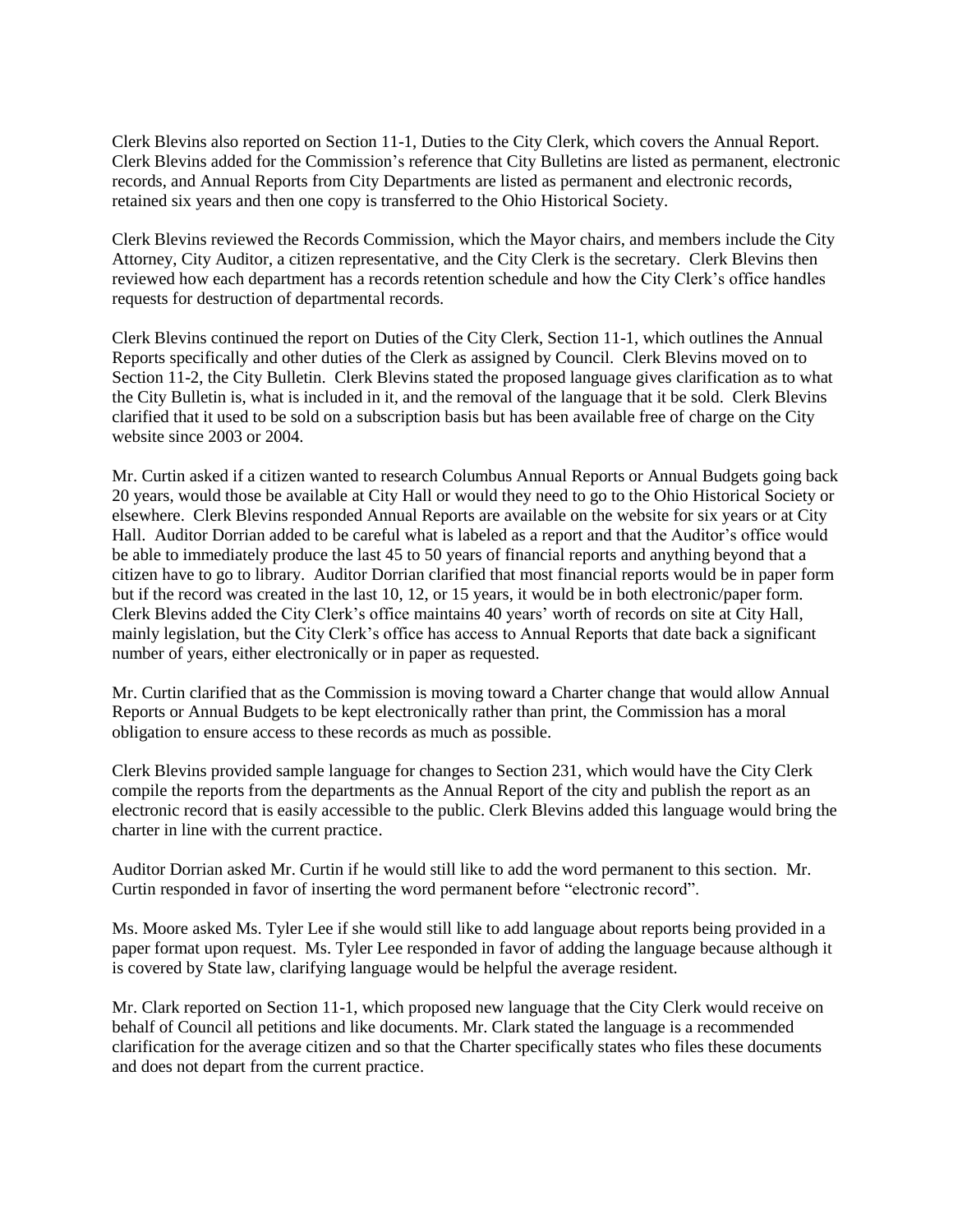Ms. Moore asked what happens if someone files with the wrong office. Mr. Clark responded that the documents are typically shared with all offices, including the City Clerk's office.

Mr. Clark reported on Section 14, which covers Council's authority to establish staff, appoint a City Clerk, and duty to appoint staff and officers in other areas of the city besides Council. Mr. Clark recommended that everything dealing with employees would be added to existing Section 14. Mr. Clark recommended the addition that the council would have the authority to appoint such officers and employees of council as it deems necessary and by ordinance determine the number of officers and employees in each department of the city government, but have no power of appointment for officers or employees except as herein expressly provided.

Mr. Clark read the proposed sample language for the new Charter Review Commission Section in full. Mr. Clark stated staff was clear the timeline is ten years, took into account the five year census at the Federal level so the information is available, and considered the electors be qualified in the city of Columbus.

Mr. Curtin provided information concerning the publication of the data of the federal decennial census and added that if Council is going to appoint the Charter Review Commission in the second regular meeting of Council following the census, and the Commission only has a six month window, the census data would not yet be available for the Commission. Mr. Curtin then asked for the reasoning behind the six month timeframe. Mr. Clark responded that staff would review the timing of the appointment based on the time of year or the year itself. Mr. Clark clarified that six month timeframe was based on the outer limit of a Commission to stay within its mission/course, do a thorough review of the Charter, and provide Council enough time to consider recommendations for the ballot that November.

Mr. Cabot noted the schedule of a potential Charter election might conflict with the election of other City Official elections.

Auditor Dorrian thanked Mr. Clark for drafting the language and added he strongly preferred a condition where at least a majority of the members of the Commission must be qualified electors of the city.

Mr. Clark reported on technical corrections in the City Charter and read sample language of the new section in its entirety. Mr. Clark stated staff wanted to reflect the Commission's wishes that technical changes be by ordinance so citizens of Columbus would have the final say on any changes that might be made and pulled out some of the best language that could be categorized as an administrative change.

Ms. Moore requested that the title and the body of the Section correspond, either replacing "administrative changes" in the title or using "technical corrections" in the body, with a preference for using "technical corrections" in the body.

Ms. Tyler Lee asked who would have the authority to initiate these kinds of changes that are referenced in this new language. Mr. Clark responded that the ordinance would be initiated as any other ordinance of Council, which would not preclude the Clerk being ordered by Council to conduct, with the City Attorney, a review resulting in an ordinance for Council. Mr. Clark clarified that the mechanism of change itself would be by ordinance of Council.

Ms. Moore asked Mr. Clark to provide the recommendations for themes for the Charter Review and how best to proceed through reviewing the entire Charter. Mr. Clark responded that staff has made a recommendation of the buckets or themes to use for each Charter section and provided a copy of that recommendation in both print and email previous to the meeting. Mr. Clark stated staff recommended the following themes in the following order: City Administration, City Officials, Elections, and